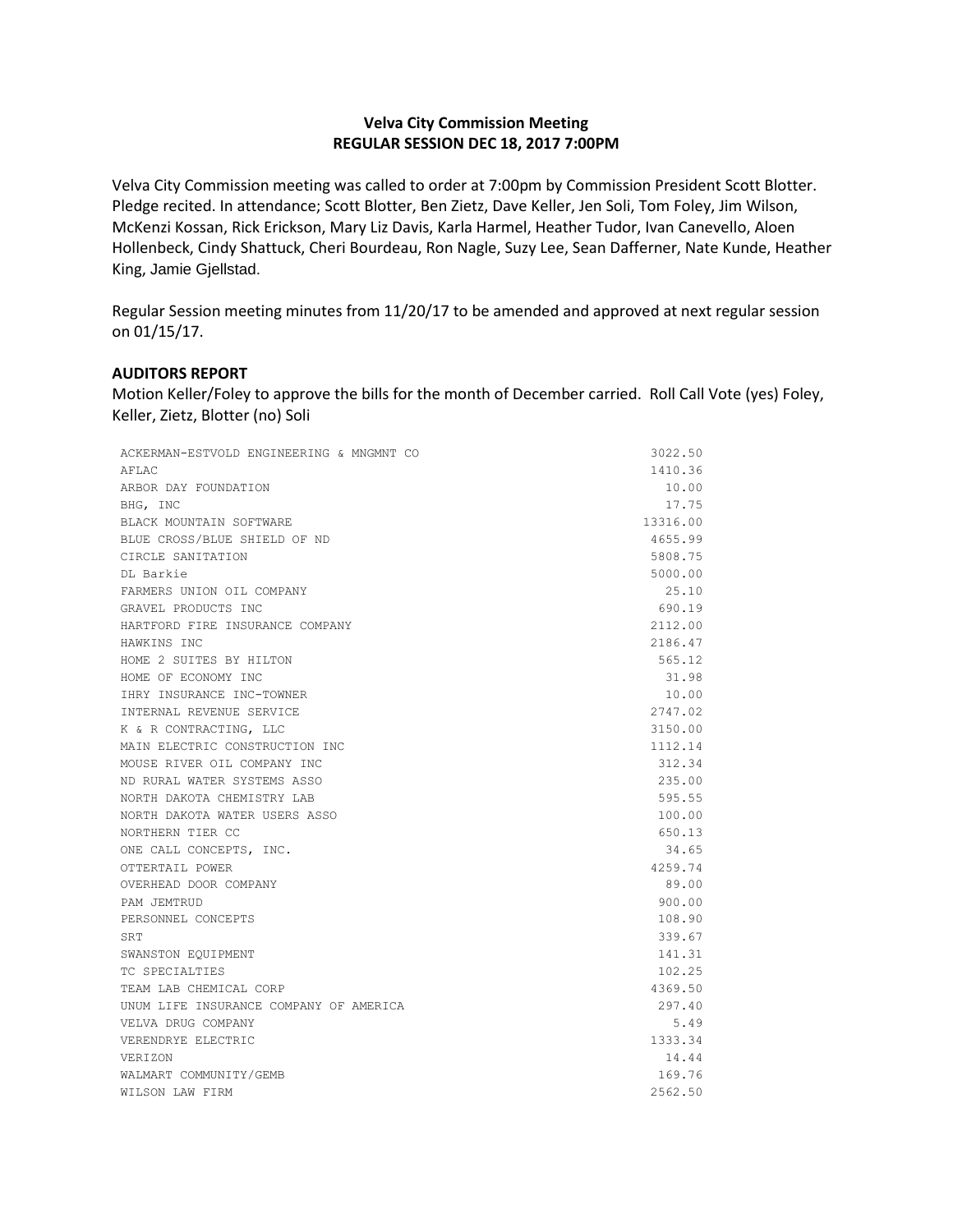### **CITY COMPLAINTS**

### **ATTORNEYS REPORT**

Discussion was held regarding the options to give access to the Lowberg property. Motion Foley/Keller to approve the City Engineer to come up with an engineer's estimate on the cost of acquiring needed property to access the lot carried. Roll Call Vote yes, Foley, Keller, Zietz, Blotter, Soli.

## **BUILDING PERMITS**

**GAMING**

**POLICE** The November Police report was reviewed

**PUBLIC WORKS/ENGINEERING Kelly's Report**

#### **Alan Walter**

Discussed whether the lights on Main Street might fall under a program for ND Streets through the DOT and if it can be combined with a program already in the works through Ottertail. Discussed

## **OLD BUSINESS**

Motion Keller/Zietz to retrieve any 2014 they have from Mahlum Goodhart and contract with Brady Martz for 2014-2017 for up to 41,000 carried.

Motion Foley/Soli to hire Heather King as Deputy Auditor carried. Roll call vote yes, Foley, Soli, Keller no, Zietz, Blotter

Motion Soli/Foley to offer the Deputy Auditor position to Heather King for \$16 an hour and benefits with a 3-month probationary period at which point upon successful achievement of probation we will relook at the wages. Roll Call Vote (yes) Foley, Soli, Keller, Blotter (no) Zietz

Discussed with Kayla Esslinger, Nate Kunde, and Sean Dafferner from Ottertail Power Company the changes to the in wording in the franchise agreement that the City has with them. The Commission requested the City's attorney and Ottertail Attorney will work on the wording of the agreement and discuss at the next commission meeting.

#### **NEW BUSINESS**

Tim Moulton discussed the price of bulk water is the same for city residents and for outside consumers who come and buy it. Motion Blotter/Foley to table this until the next meeting so more research can be done carried.